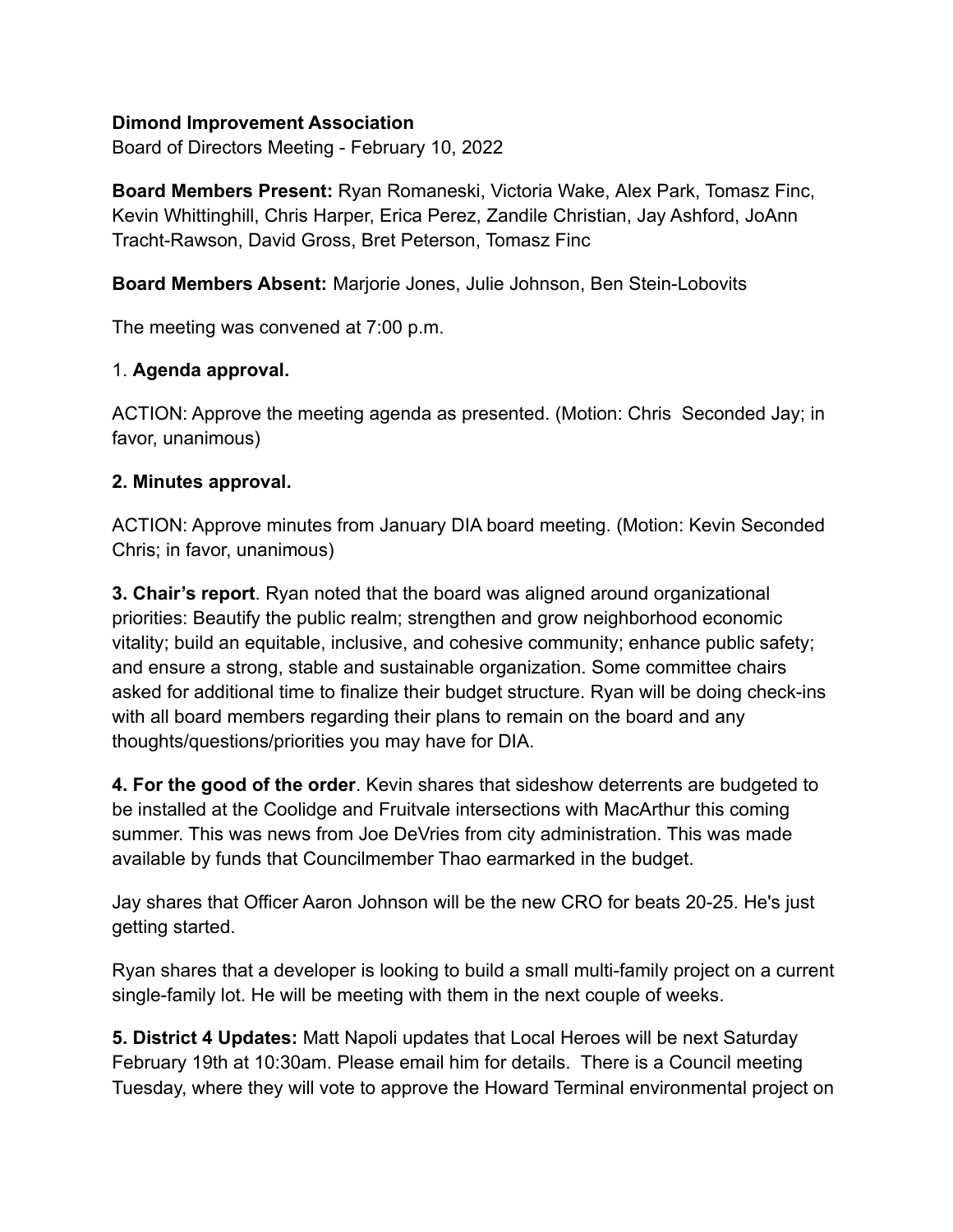Thursday 2/17 at 6pm. Public comment is estimated to be 3 hours long. Matt also updates that the hiring process is slow in Oakland, which is part of the reason why work doesn't get done.

**6. Action: 2022-23 Budget Review:** Ryan updates that our budgeting process is evolving, and he would like to be able to provide more visibility into revenues and expenditures. We will ask committees to dig into the budget in more detail and will target a first draft of budget for review by March.

Ryan offers a review of our guiding principles:

- We use zero-base budgeting, which means that unspent funds do not roll over from one year to the next
- We are conservative on revenues and generous on expenses
- We maintain one year of prudent reserves based on average annual expenditure for the last five years (Currently: \$33,055)
- In addition to our prudent reserve, we hold some funds as board restricted for public art projects (Currently: \$17,460); other funds may be donor restricted in that they were received for specific purposes (Currently: \$9414.94)
- Some revenues are tied to expenses and vice versa we do our best to acknowledge those interdependencies, but our budget is meant to be a blueprint and is built on some assumptions

As for our current cash/financial position, based on the restrictions mentioned above, we currently have an unrestricted balance of about \$8,400. That assumes we maintain our current reserve levels. There's another account we use for Oaktoberfest. The net revenue from each event was intended to be split between the DIA and the DB&PA as per the contract that both groups and the organizer sign. Many years ago there was a decision to retain a reserve in the Oaktoberfest account to pay expenses that are incurred before the event revenues come in. That started as a \$10,000 reserve and it's grown quite a bit over the years. Our total reserve balance is now about \$62,000.

Ryan proposes that we maintain the operating reserve for Oaktoberfest of \$20,000, and allocate the balance between DB&PA and the DIA. Doing so would bring the available unrestricted funds for DIA to about \$29,635. The other reason for doing this is that the DB&PA is almost out of money. If we want them to be able to meet the cost share obligations that we have negotiated with them in the past, they can only do that if we distribute some of these funds. Ryan also argues that this is simply the right thing to do, and we are not served as a community by holding this much money in our bank account.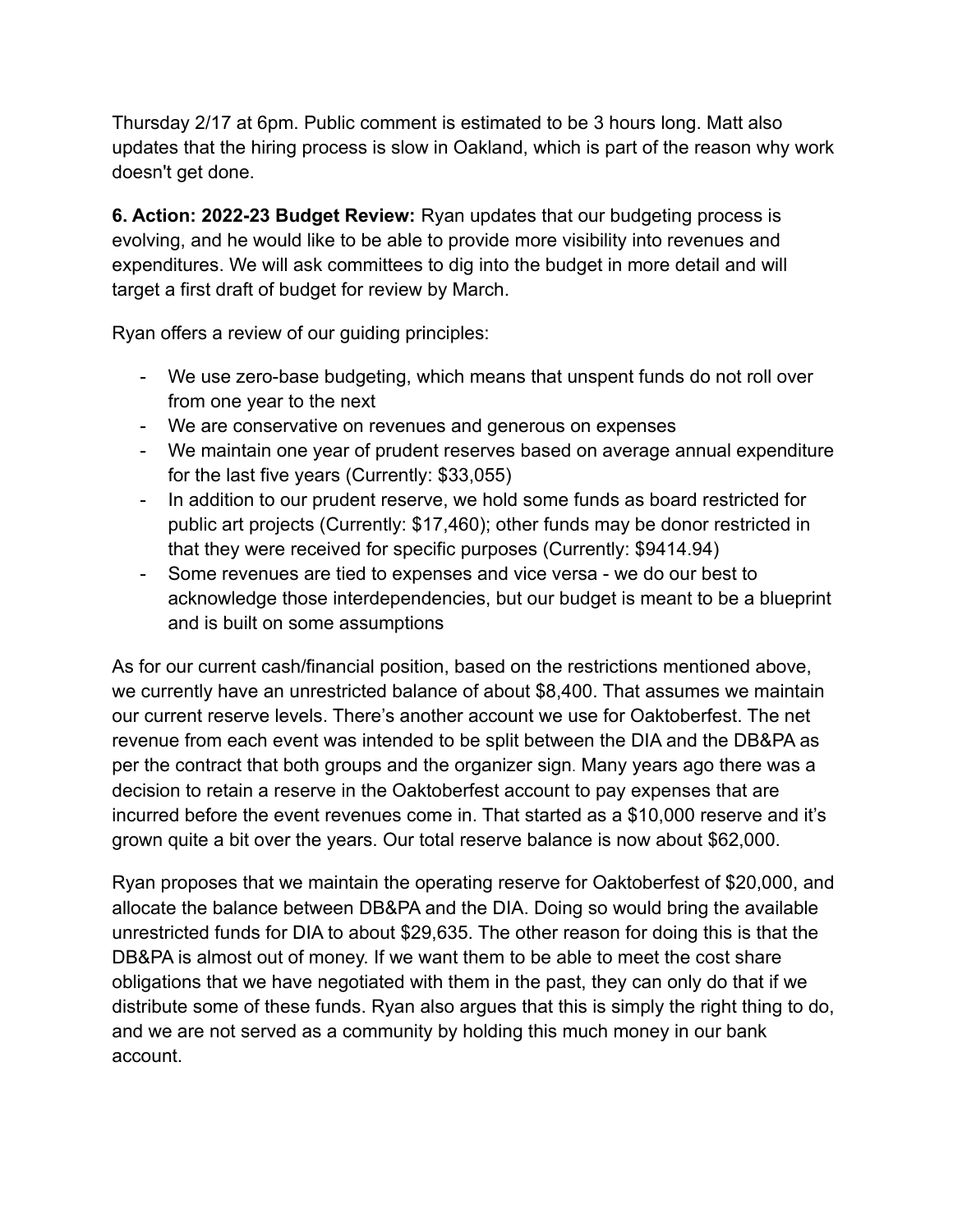Alex asks whether in addition to allocating the reserve funds to DIA and DB&PA can we set a cap on Oaktoberfest reserves so we don't run into this issue again? Ryan says yes, he's proposed that the cap should be \$20,000.

Chris asks if we should consult with Daniel regarding the appropriate reserve funds amount? Ryan says we have looked at the amounts that have been needed in years past and that's how we have arrived at this amount, and we hesitate to ask Daniel and he will likely err on the side of more money in reserves, which may be how we ended up with this larger than necessary sum over the years.

JoAnn asks if we're confident that DB&PA will cost-share? Ryan says yes. JoAnn feels the DB&PA has spent money on things she doesn't consider to be to the benefit of the community.

Victoria mentions that the original seed money amount for Oaktoberfest was \$5,000, which was intended to be spent each year, but that's not what happened and the money accumulated. Victoria emphasizes that we should make sure we properly distributed proceeds from Oaktoberfest in previous years, not only to DBPA but also to DIA, because that \$62K seems too high. Ryan says we have looked at the last true Oaktoberfest and funds were indeed distributed.

Erica asks how we arrived at the \$20,000 for the reserves? Ryan says it was simply a round number that exceeded the expenses from any of the previous years. Erica suggests we keep an eye on that number in future years to ensure it's still not much more than we really need.

ACTION: Motion to maintain a reserve of \$20k for this cycle, with future review, and to distribute the remaining reserve balance between DIA/DPBA, after past split distributions have been verified as done. (Motion: Victoria; Seconded JoAnn; in favor 10 abstaining 1)

Ryan shares three potential proposals for how we balance our proposed FY23 budget. One is to do it by priority, another is to do an across-the-board percentage cut and say every committee needs to cut a certain percentage, and a third option would be to make surgical cuts and look at where we can make cuts that reduce expenses without impacting revenues.

Jay suggests stack-ranking projects. There's a dollar amount associated with each project and revenue is unknown at the outset. Once revenue comes in, you can determine which projects end up above or below the line.

Ryan says he is asking committee chairs to force rank all of their projects by priority.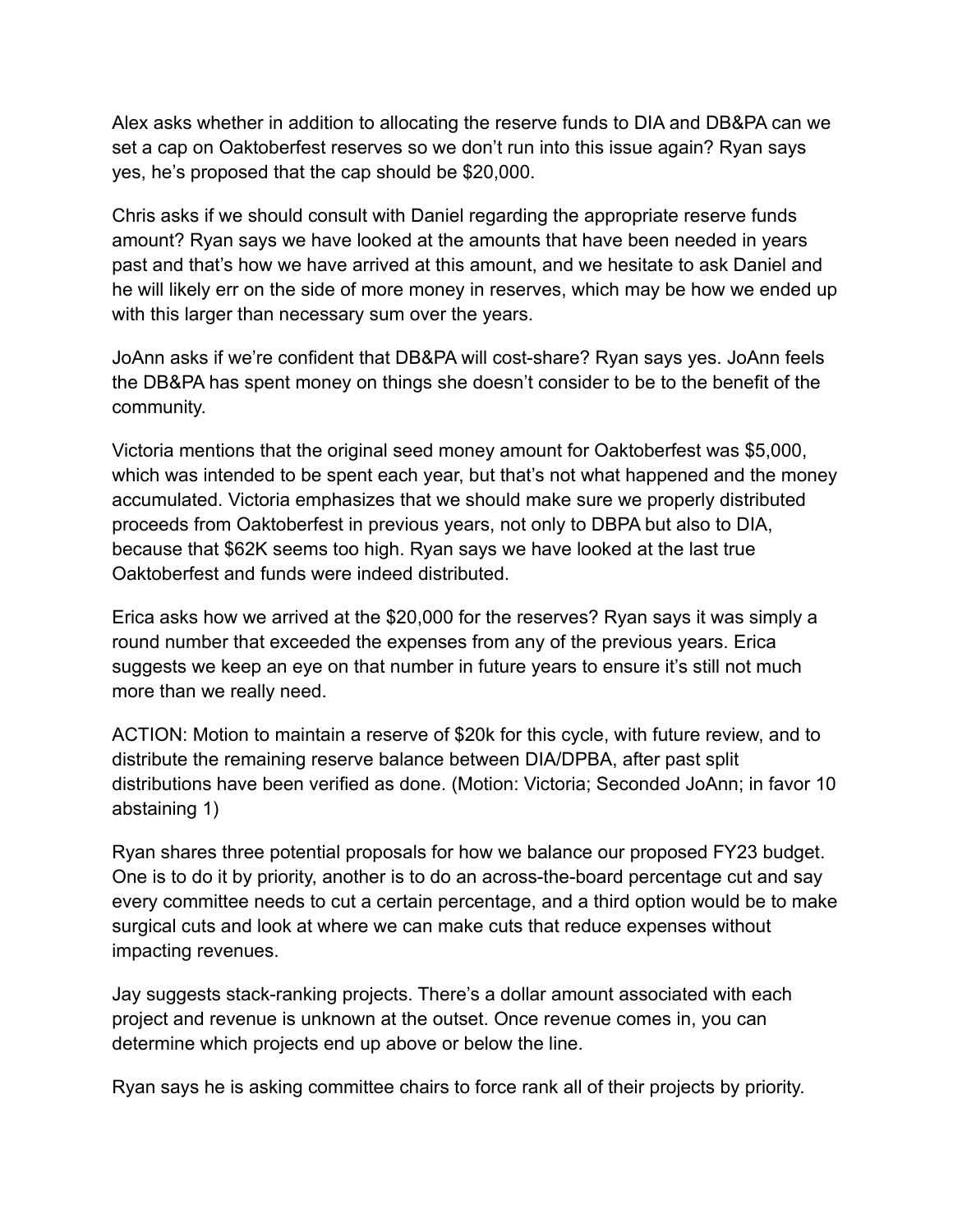**7. Seamless Bay Area.** Bret is working with Seamless Bay Area, which is an organization that is trying to unify the various transit systems across the Bay Area. The organization is trying to get the City of Oakland to endorse the transit principles of Seamless Bay Area, a set of seven, common-sense principles to run all Bay Area transit as one easy-to-use system. They include such principles as putting riders first; make public transit equitable and accessible to all; and align transit prices to be simple, fair, and affordable. Bret has drafted a letter from DIA to Council member Sheng Thao's office requesting this endorsement.

Victoria says she's in favor of the goals but knows that having worked in public transit for many years that bigger is not always better and that when you move to too big of a bureaucracy, you lose a lot of quality and it becomes difficult to operate in a responsive way to people where they are. Smaller can be more limber and more responsive. All that said, certainly the principles and the intention behind them make a lot of sense, but it could be a giant mess having one agency run something for the entire Bay Area.

Bret says he values her opinion but the intent is to get Oakland to sign on to the principles so that Oakland can have more of a say in the coordination of the proposed agency to be developed.

Ryan asks if there's a motion.

ACTION: Motion to send this letter to both Councilmembers Thao and Gallo and signed by both Dimond and Laurel District organizations. (Motion: Bret; Seconded: Ryan, in favor 9, abstention 2)

**8. Oakland's General Plan.** Ryan raises that the City of Oakland is embarking on a once in a lifetime opportunity to revise the city's General Plan. The update for Oakland's 2045 General Plan is an opportunity for all Oaklanders to work together to create a visionary blueprint for the future of our City. Once approved in 2025, the Oakland 2045 General Plan will guide the development of our City for the following two decades. The Oakland 2045 General Plan will craft a new direction for the future of Oakland, one focused on creating an equitable and just city. Plan elements include housing, land use, environmental justice, safety, noise, transportation, open space, conservation and recreation, and public infrastructure/facilities.

Ryan asks if we should plan some sort of ad-hoc committee to understand how we want to plug into this.

Bret shares that the General Plan is being broken up into two phases. Phase one goes into Spring 2023 and Phase two goes into Spring 2025. Proposed letter outlining DIA's priorities to the relevant commissions.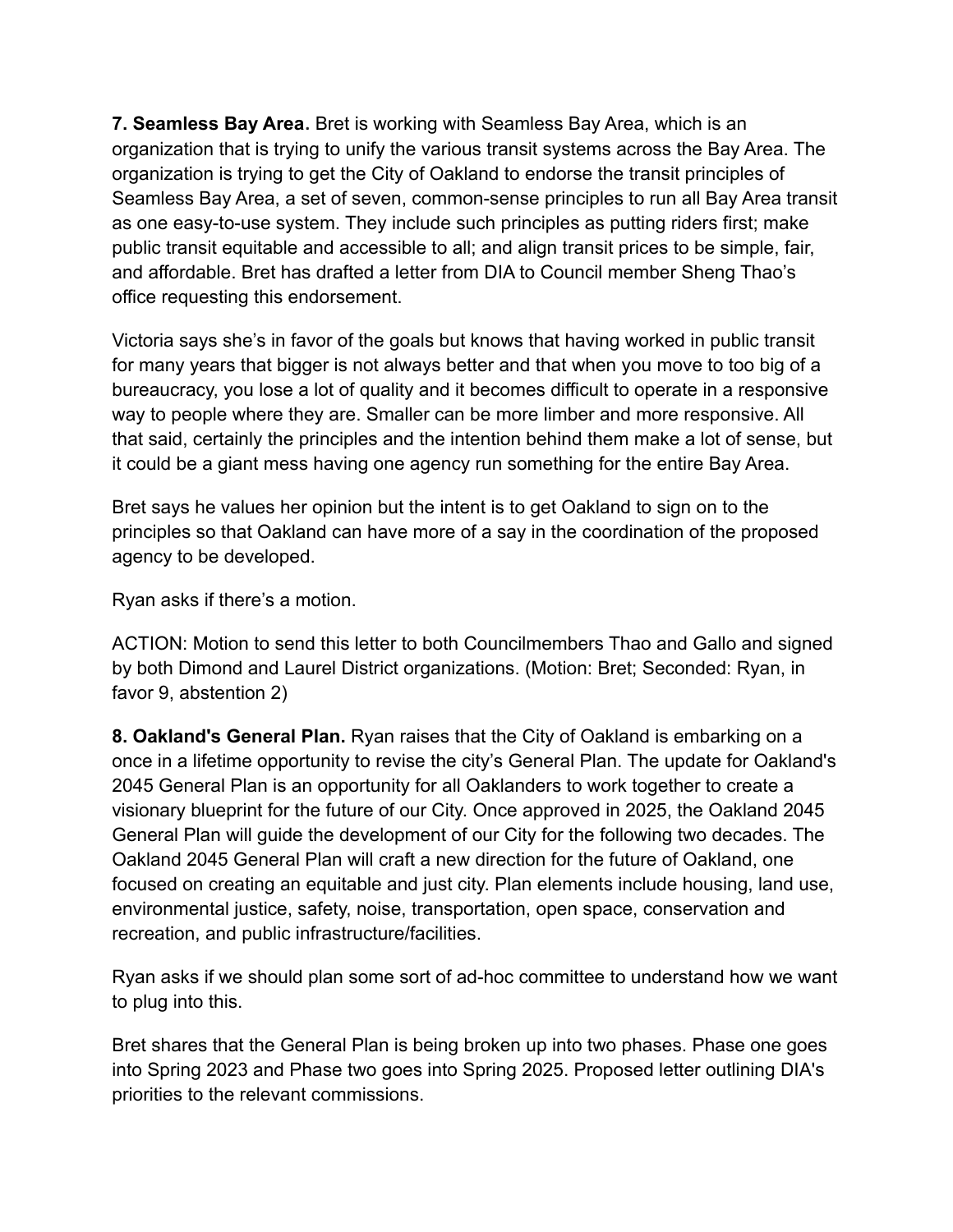Ryan asks what it looks like to participate in the elements folks are interested in. Bret says it's essentially an opportunity to provide public comment. For our part a letter would be a good starting point.

Ryan proposes forming an ad-hoc committee (or individual committees) to explore this in more detail.

Victoria suggests it makes sense to discuss and explore specific plan sections through individual committees as they align to the committee's interests and priorities.

Chris suggests it may be a good topic for a DIA general meeting to make our neighborhood aware of the General Plan.

Ryan suggests Bret can keep us apprised of this during Good of the Order, or through individual committee members.

Victoria suggests individual committees to do the initial investigation. Kevin agrees it makes sense to do through the committees. Bret asks if it's broken into committees how much action could really be done? Do committees have the autonomy to make comments? Ryan comments that it may be difficult to find a piece to grab onto because it's so big and the timeline is so long, perhaps it's best to just stay abreast for now.

## 10. **WIP Reports.** *(from written reports)*

*Beautification: Julie is getting a bid for moving the big, heavy pieces of the old Dimond Printers sign from under former committee member Tim Little's deck to The Crucible, where it will be restored. Our newest street tree, on MacArthur near Champion, was seriously vandalized; with the help of a former Trees for Oakland volunteer, it's been splinted and we hope will survive; we may add a cage for protection. Jim Link, a landscape contractor who lives in the Dimond, has offered to have his crew do occasional weeding and pruning when they have down time; they have already done this on Harold St. at two corners of the Caltrans parking lot; we will develop a list with him of areas that need attention. Victoria is working with two volunteers to weed Bienati Overlook so the native species can show off. The "rogue gardener" of the Fruitvale off-ramp has gone more rogue and is piling up cut paver stone pieces, making the area and the traffic island unsightly; we will attempt to have him remove them but the challenge is we don't know him or his contact info.*

*Community Care: 2/10, JA: First DIA general meeting of 2022 is taking place on Feb. 24th at 7pm "Managing California's Water Resources in a Low-to-No Snow Future". Additionally, we are exploring re-launching the Grants program in 2022 (pending board review/approval, in Q2)*